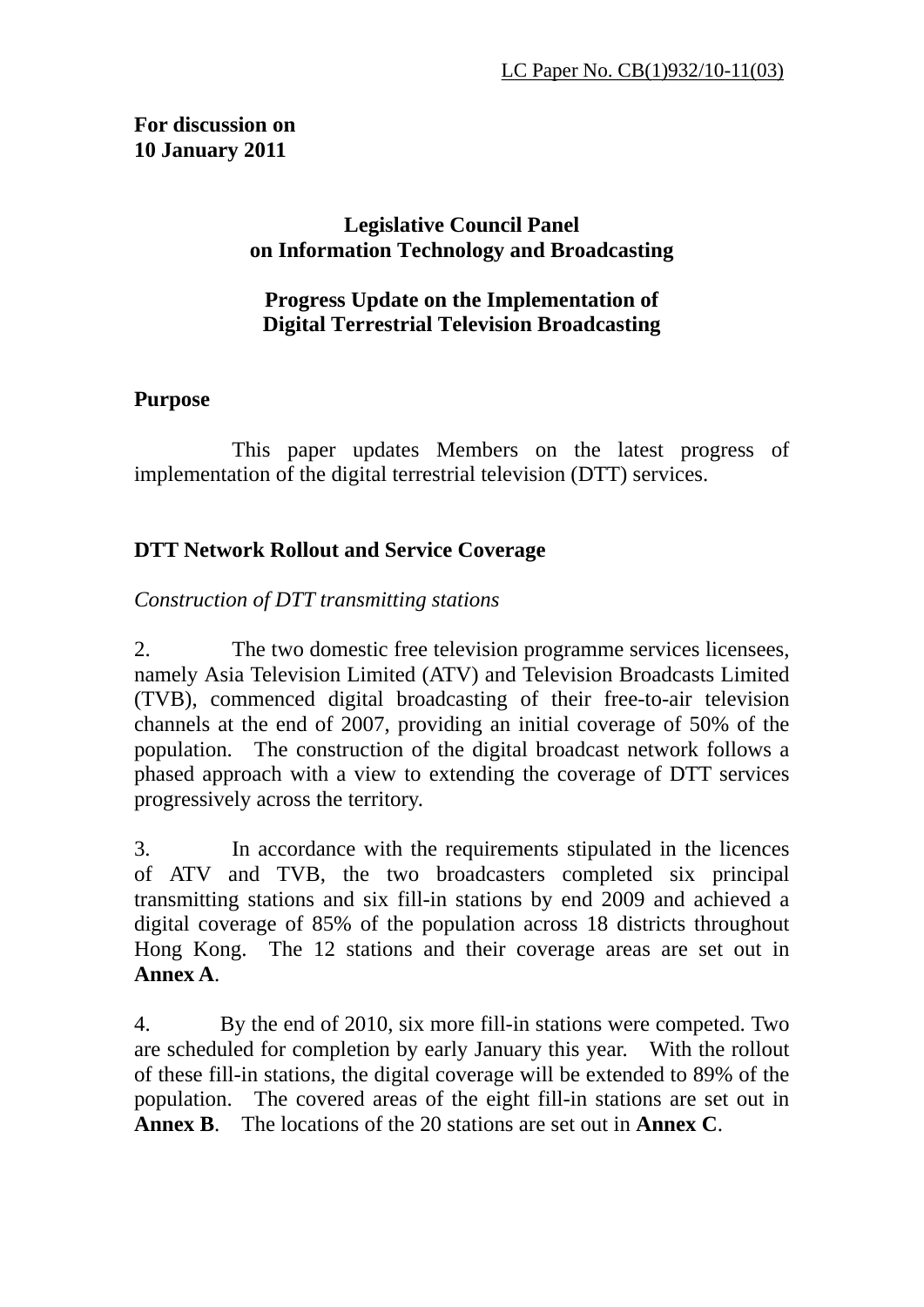5. It is planned that another nine fill-in stations are to be constructed by end 2011 by the two broadcasters. The ultimate DTT coverage will be at least on par with that of the current analogue television broadcasting. In the network planning for DTT broadcasting, ATV, TVB and the Office of the Telecommunications Authority (OFTA) will examine how best to maximise the DTT coverage and, at the same time, endeavour to address the problem of television reception in those remote areas currently suffering from unsatisfactory analogue television reception.

### *DTT take-up and public response*

 $\overline{a}$ 

6. The viewing public has been switching from analogue to DTT at a steady pace. According to the latest public survey conducted in September 2010, about 61% of the families in Hong Kong (representing some 1.4 million television households territory-wide) receive DTT services via set-top boxes, integrated digital TV (iDTV) sets (i.e. TV sets with built-in decoders) and computers. The details of the take-up situation from early 2008 to September 2010 with the use of set-top box, iDTV or computer are set out in **Annex D**.

#### *On-line database for DTT coverage and reception*

7. Since the launch of DTT services, OFTA has introduced an on-line database via its website (www.ofta.gov.hk) to facilitate checking of the status of DTT coverage and completion of upgrading work of in-building coaxial cable distribution system  $(IBCCDS)^1$  $(IBCCDS)^1$  in a particular residential or commercial building for DTT reception. In addition to the basic function of keyword search by input of an address of a building or an estate under concern, OFTA has enhanced the database to facilitate graphical search by clicking a location on a map. The provision of the database has been well received by the general public. From December 2007 to mid-December 2010, there were more than 500 000 visits and over 2.2 million DTT coverage searches of the database made.

8. To cope with the additional areas covered brought by the newly launched fill-in stations, OFTA will renew the on-line database in early 2011 to include the updated building list under the new DTT coverage areas and the latest upgrading status of the IBCCDS of the buildings in the areas newly covered.

<span id="page-1-0"></span><sup>1</sup> In-Building Coaxial Cable Distribution System is a coaxial cable system installed inside a building for distributing and relaying signals for telecommunications, broadcasting and security services.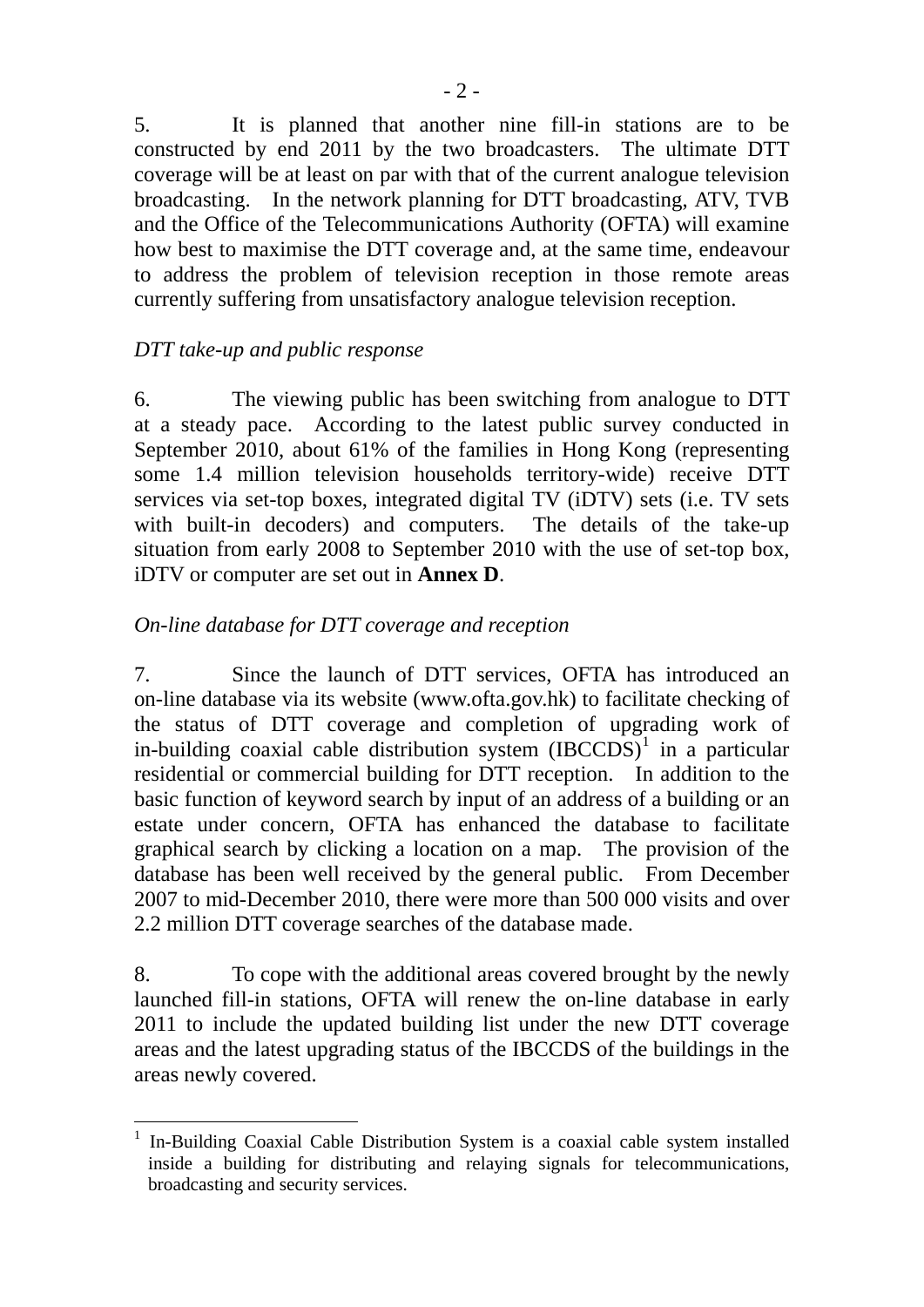#### **DTT Programme Channels**

9. ATV and TVB are running 12 digital television programme channels over the DTT platform via the three digital multiplexes<sup>[2](#page-2-0)</sup> assigned to the two broadcasters. The programmes include both standarddefinition television (SDTV) and high-definition television (HDTV) channels. There are round-the-clock news reporting channel and a wide variety of entertainment channels originated from Hong Kong, Mainland and Taiwan, providing a wide variety of choice to viewers. A full list of DTT programme channels of ATV and TVB is set out as follows -

| <b>Channel</b><br>number | Name of Channel                      | <b>Programme Description</b>                                                                                           |  |
|--------------------------|--------------------------------------|------------------------------------------------------------------------------------------------------------------------|--|
| <b>ATV</b>               |                                      |                                                                                                                        |  |
| 11                       | Home                                 | Digital simulcast of ATV Home<br>Channel                                                                               |  |
| 12                       | HD Channel                           | A variety of programmes in HDTV<br>format                                                                              |  |
| 13                       | <b>TVS</b>                           | A Cantonese channel originated from<br>the Guangdong province                                                          |  |
| 14                       | CTI-Asia                             | A Taiwanese channel for the greater<br>China region                                                                    |  |
| 15                       | CCTV <sub>4</sub>                    | Satellite live feed of China Central<br>Television Channel 4, an international<br>channel originated from the Mainland |  |
| 16                       | World                                | Digital simulcast of ATV World<br>Channel                                                                              |  |
| 17                       | <b>Shenzhen Satellite</b><br>Channel | Satellite live feed of Shenzhen Satellite<br>Television Channel, a channel<br>originated from Shenzhen                 |  |

<span id="page-2-0"></span> $\overline{a}$ 2 A multiplex is a digital transmission frequency channel which combines television programme materials and other data in digital form for transmission via a frequency channel. This makes multi-channel broadcasting feasible over a single multiplex. ATV and TVB share one multiplex to simulcast (i.e., simultaneously broadcast) their four analogue television programmes in digital format. In addition, each broadcaster takes up one additional multiplex to provide new digital television programme channels and services.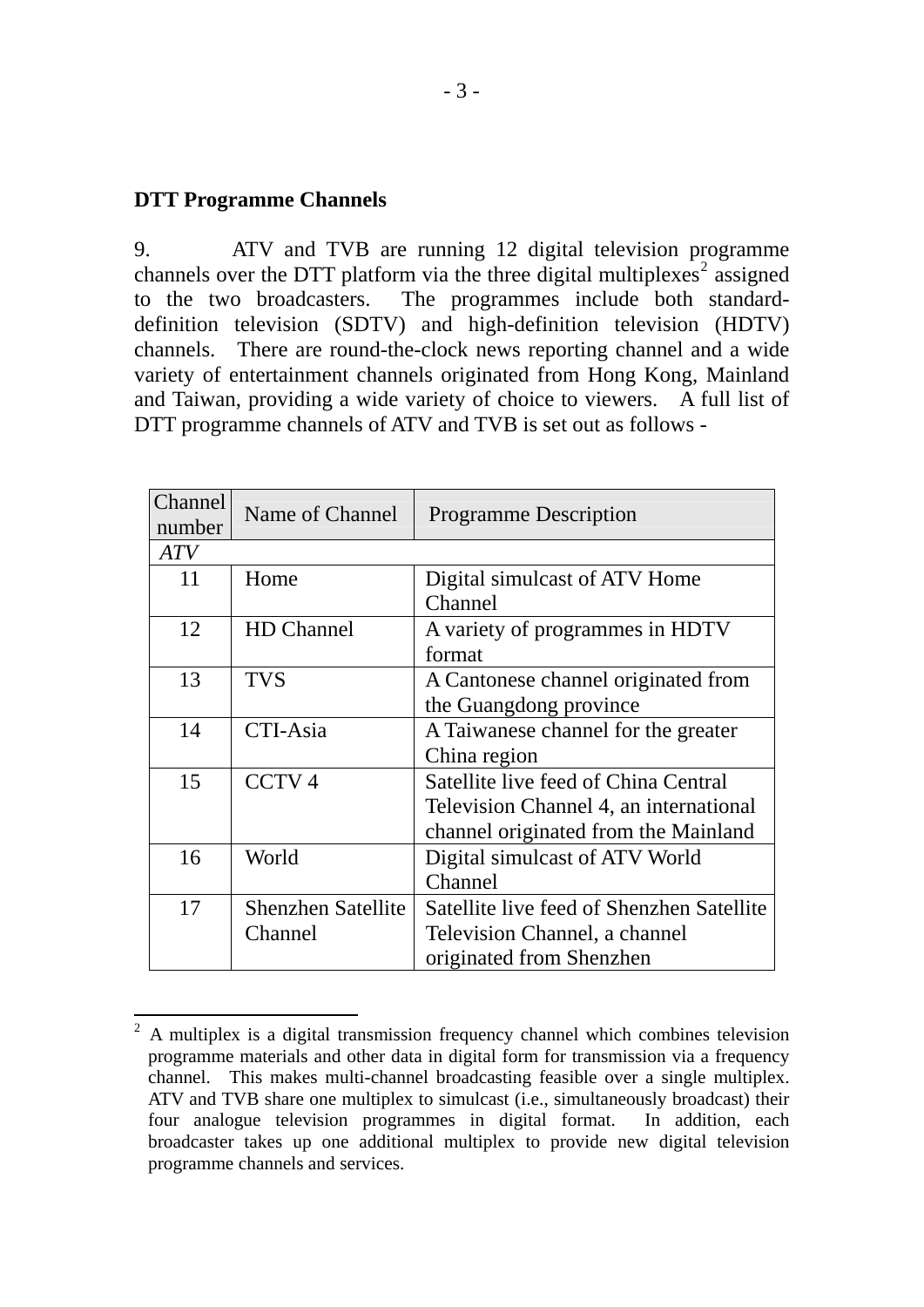| Channel<br>number | Name of Channel        | <b>Programme Description</b>          |  |  |
|-------------------|------------------------|---------------------------------------|--|--|
| <b>TVB</b>        |                        |                                       |  |  |
| 81                | Jade                   | Digital simulcast of TVB Jade Channel |  |  |
| 82                | J2 Channel*            | A variety of programmes focused on    |  |  |
|                   |                        | young audience                        |  |  |
| 83                | I News <sup>*</sup>    | Programmes on news, finance and       |  |  |
|                   |                        | information                           |  |  |
| 84                | Pearl                  | Digital simulcast of TVB Pearl        |  |  |
|                   |                        | Channel                               |  |  |
| 85                | <b>High Definition</b> | A variety of HDTV programme with      |  |  |
|                   | Jade Channel*          | local and overseas productions        |  |  |

\* Interactive television service<sup>[3](#page-3-0)</sup> is available on these digital channels

### **Market Supply of DTT Receivers**

*Voluntary labelling scheme for DTT receivers* 

10. OFTA introduced in November 2007 a voluntary labelling scheme to help consumers make informed choices when purchasing DTT receivers in the market. Eligible receivers capable of receiving local DTT programme channels and fulfilling the prescribed technical requirements are allowed to be affixed with designated labels<sup>[4](#page-3-1)</sup> issued by OFTA. The public may check the brand names and models of DTT receivers that are authorised to use the labels via a register available on the Internet (www.digitaltv.gov.hk). As at mid-December 2010, OFTA has authorised 199 models of DTT receivers to use the "higher-tier" label, including 60 set-top boxes and 139 iDTV sets.

#### *Market supply of consumer products*

11. iDTV has gradually become dominant in the market sector of

<span id="page-3-0"></span> $\frac{1}{3}$  Interactive television service was launched by TVB in August 2008. Through a DTT receiver capable to support the interactive television service provided by TVB, viewers can access a variety of information including weather forecast, news headlines, Hang Seng index, delayed quotes of individual stock prices, etc.

<span id="page-3-1"></span><sup>&</sup>lt;sup>4</sup> DTT receivers labelled as "basic-tier" are capable of receiving the four TV programme channels simulcast in the digital format, whereas those labelled as "higher-tier" are capable of receiving all DTT channels of both SDTV and HDTV programmes.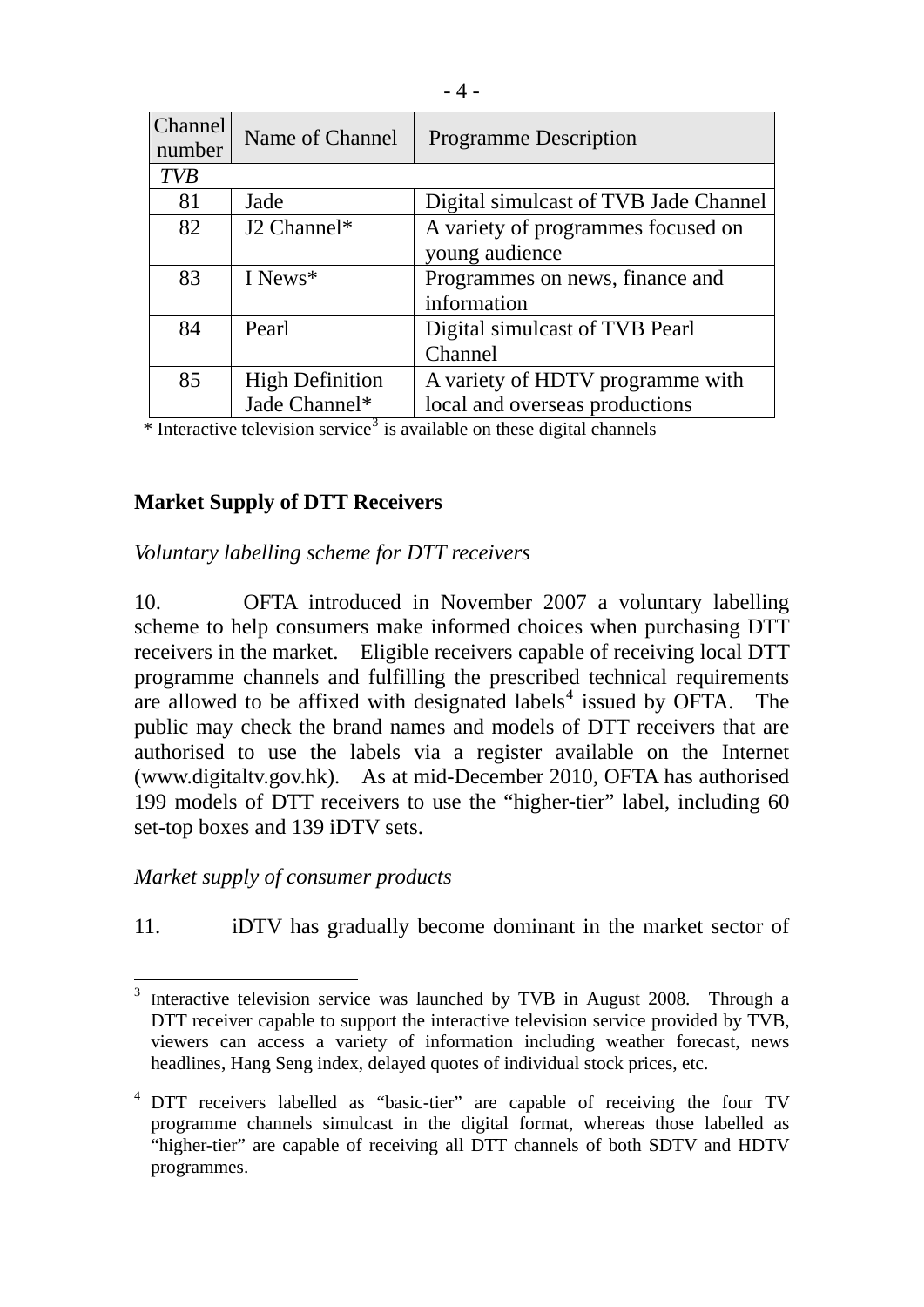flat panel television. Over  $90\%$ <sup>[5](#page-4-0)</sup> flat-panel television sets sold in the retail consumer electronics market are now iDTV. The variety and choice of iDTV are diverse in the market while the price continues to be decreasing. The average price of iDTV has dropped by more than  $10\%$ <sup>5</sup> as compared with that of last year. As regards set-top box, many consumers prefer to use it also as a digital recording device. By making use of the seven-day electronic programme guide $\delta$  of DTT broadcasting and a mass storage media (e.g. external or built-in hard disk), digital recording has become relatively simple, convenient and user-friendly. The capability of recording HDTV programmes directly by equipping a DTT set-top box is also an advantage over an ordinary personal video recorder (PVR) which is capable of recording in SDTV format only. The average price of set-top box without a hard disk has continued to decrease at a moderate rate and is currently around  $$700 - $800^5$ . Using computer accessories (e.g. TV cards and USB tuners) also provides an alternative and cheaper option for users to view DTT through computer at a relatively low cost.

12. It is anticipated that the sales of iDTV will continue to dominate in the consumer electronics market while taking set-top box as a PVR will remain an option for consumers as DTT take-up continues to grow.

## **DTT Publicity**

### *Publicity*

13. To tie in with the launch of the eight new fill-in stations and the increased coverage set out in paragraph 4 above, we have arranged publicity activities in January this year, e.g. issuing a joint letter with ATV and TVB to all Incorporated Owners and/or building management offices in the newly covered areas to encourage them to prepare for upgrading work of their IBCCDS for reception of DTT services, distributing posters and leaflets to the community through the public enquiry service centres of district offices, management offices of public estates, public libraries and the consumer electronics retail outlets.

*Website and enquiry hotline* 

<span id="page-4-0"></span> $\overline{a}$ 5 According to the Retail Audit Report (January to October 2010).

<span id="page-4-1"></span><sup>&</sup>lt;sup>6</sup> The guide is an application providing on-screen listing and navigation of programme services to assist a user of digital television to identify and select the intended programme service for viewing and/or recording.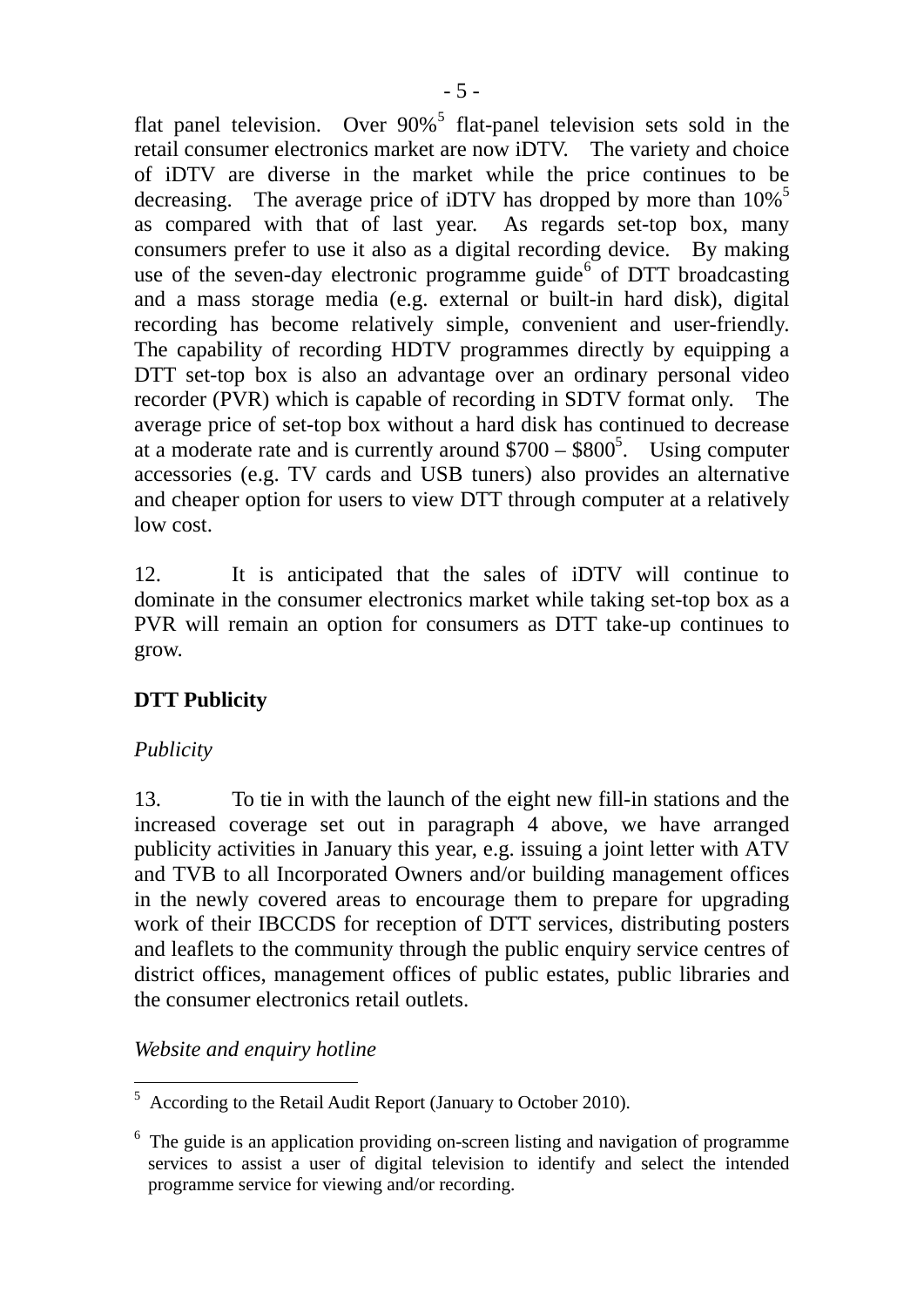14. The Government has launched a dedicated digital television website [\(www.digitaltv.gov.hk](http://www.digitaltv.gov.hk/)) through which regular updates and related information about DTT are publicised to the industry and the viewing public. In addition to the hotline, OFTA also provides e-mail service to deal with public enquiries starting from February 2006. From end-December 2007 to mid-December 2010, OFTA has received and responded to over 22 000 public enquiries regarding DTT. About 60% of these enquiries are related to DTT coverage, while the others concerned IBCCDS upgrade, reception of analogue television, and reception issues of DTT receivers, etc.

#### **Way Forward**

15. Through publicity and public education, we have been encouraging the viewing public to gradually switch to DTT to enjoy the benefits brought by digital broadcasting. However, nearly 40% of the households are still watching analogue television. While the switch from analogue to DTT continues, we are not yet in a position to determine when the best timing is for the analogue switch-off. The Government will closely monitor developments including the actual market situation, the prevailing DTT take-up rate, etc. and make appropriate arrangements to ensure a smooth migration from analogue television to DTT.

Commerce and Economic Development Bureau Office of the Telecommunications Authority January 2011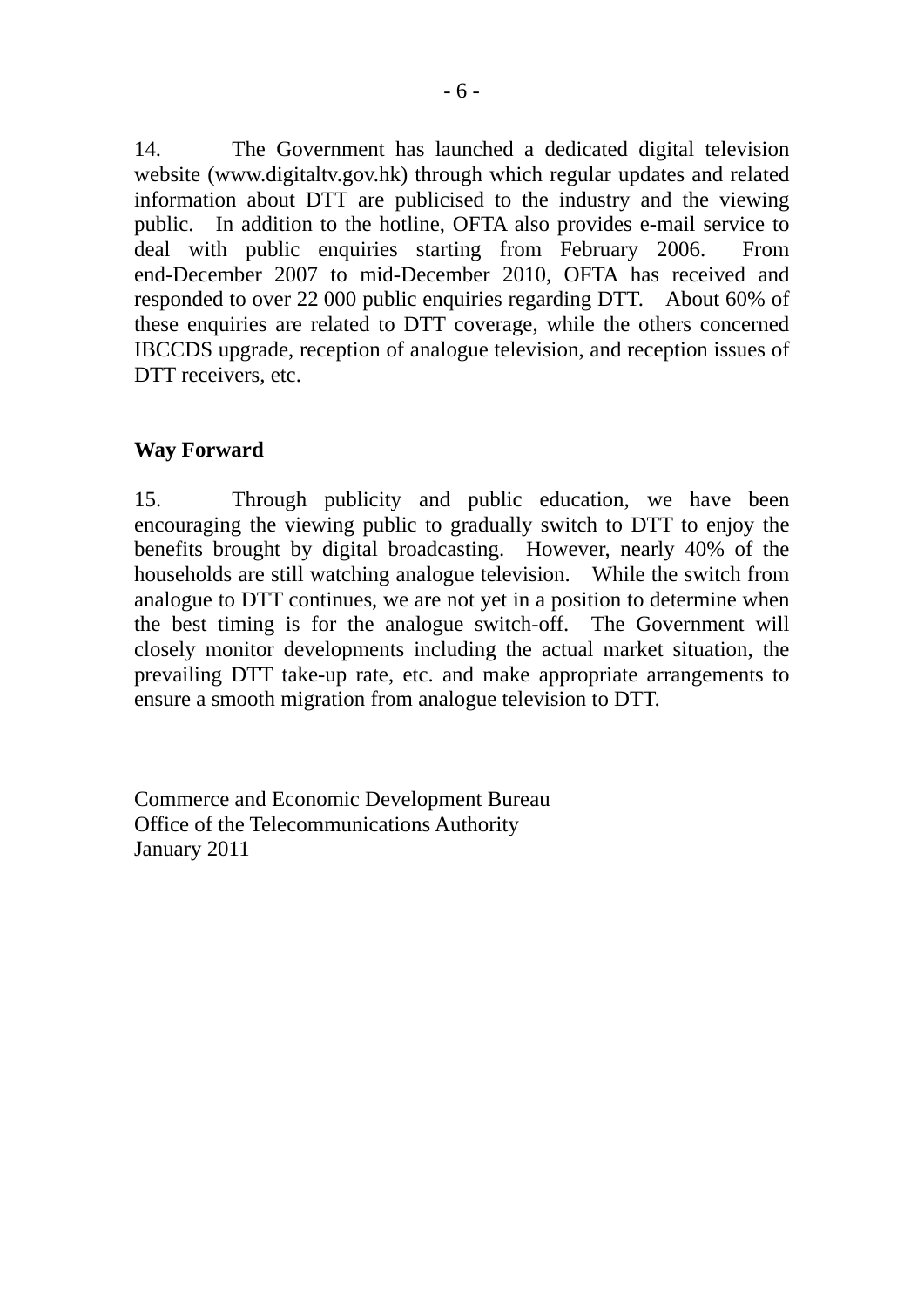#### **Annex A**

# **First 12 DTT Transmitting Stations Currently In Service**

| No.            | Station name           | Coverage Areas <sup>(note)</sup>                                                                                                                         | <b>Estimated</b><br>population<br>served |
|----------------|------------------------|----------------------------------------------------------------------------------------------------------------------------------------------------------|------------------------------------------|
|                | Temple Hill            | Quarry Bay, North Point, Wan Chai, Central & Western, Yau<br>Tsim Mong, Kowloon City, Wong Tai Sin, Sham Shui Po, Sha<br>Tin, Cheung Chau, Discovery Bay | $\sim$ 50% of<br>Hong Kong<br>Population |
| 2              | <b>Kowloon Peak</b>    | Siu Sai Wan, Chai Wan, Shau Kei Wan, Sai Kung, Tseung<br>Kwan O, Yau Tong, Kwun Tong                                                                     |                                          |
| $\mathfrak{Z}$ | Golden Hill            | Lai Chi Kok, Kwai Chung, Tsing Yi, Tsuen Wan, Ting Kau,<br>Sham Tseng, Tsing Lung Tau                                                                    |                                          |
| $\overline{4}$ | <b>Castle Peak</b>     | So Kwun Wat, Tuen Mun, Lam Tei, Yuen Long, Tin Shui Wai,<br>Tung Chung                                                                                   | $\sim$ 25% of<br>Hong Kong               |
| 5              | Cloudy Hill            | Ma On Shan, Ma Liu Shui, Tai Po, Fanling, Sheung Shui, Lo<br>Wu                                                                                          | Population                               |
| 6              | Lamma Island           | Repulse Bay, Wong Chuk Hang, Ap Lei Chau, Aberdeen, Pok<br>Fu Lam, Lamma Island                                                                          |                                          |
| 7              | <b>Mount Nicholson</b> | Happy Valley, Causeway Bay, Wan Chai                                                                                                                     |                                          |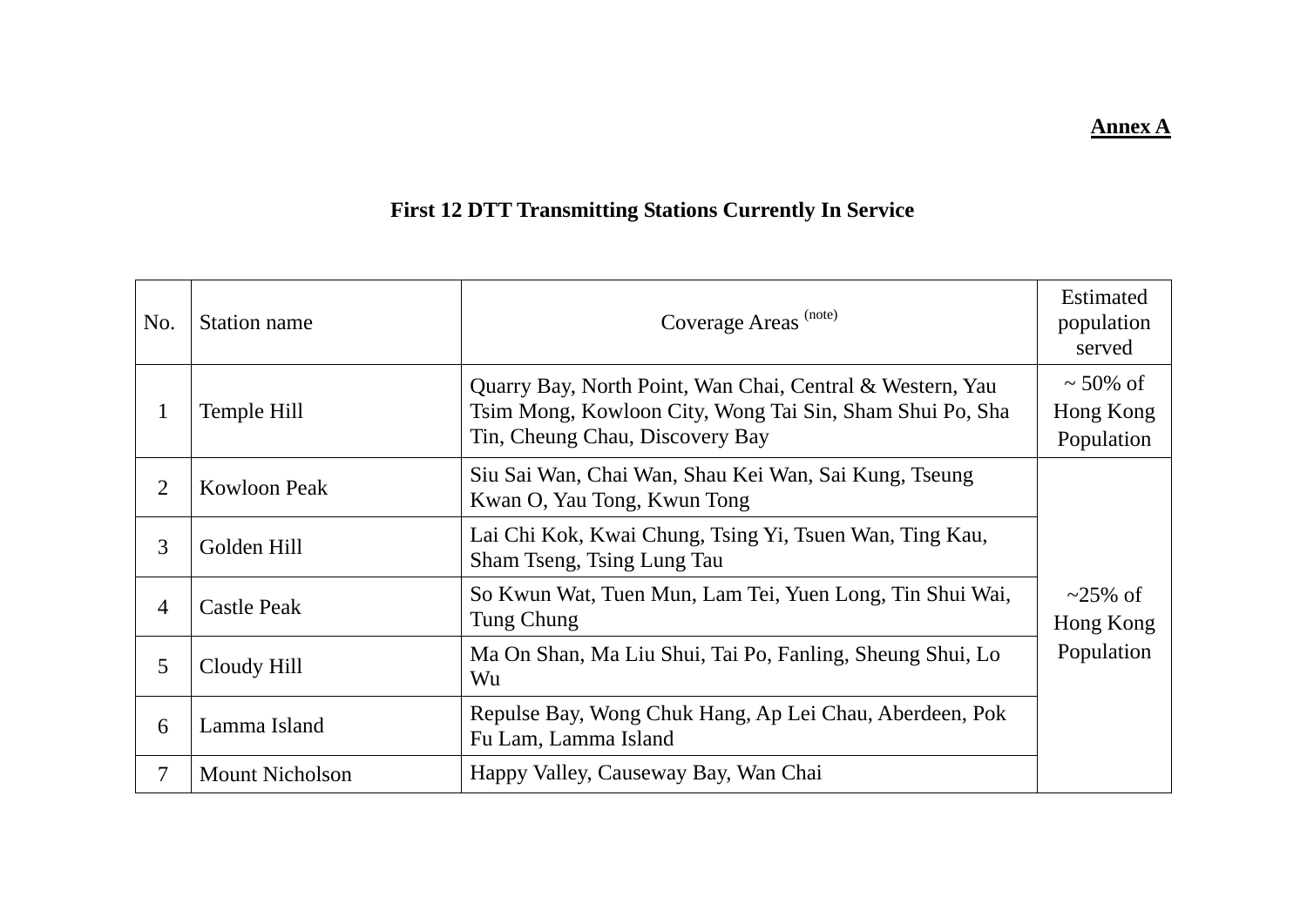| No. | Station name             | Coverage Areas <sup>(note)</sup>                      | <b>Estimated</b><br>population<br>served |  |
|-----|--------------------------|-------------------------------------------------------|------------------------------------------|--|
| 8   | <b>Sheung Yeung Shan</b> | Tseung Kwan O, Sheung Yeung, Ha Yeung, Sheung Sze Wan |                                          |  |
| 9   | Sai Wan Shan (Chai Wan)  | Chai Wan, Siu Sai Wan                                 | $\sim$ 10% of                            |  |
| 10  | Piper's Hill             | Cheung Sha Wan, Sham Shui Po                          | Hong Kong                                |  |
| 11  | <b>Brick Hill</b>        | Aberdeen, Shouson Hill, Repulse Bay, Chung Hom Kok    | Population                               |  |
| 12  | Beacon Hill              | Hin Tin, Tai Wai                                      |                                          |  |

Note: The regions listed are covered entirely or partially by the DTT signals.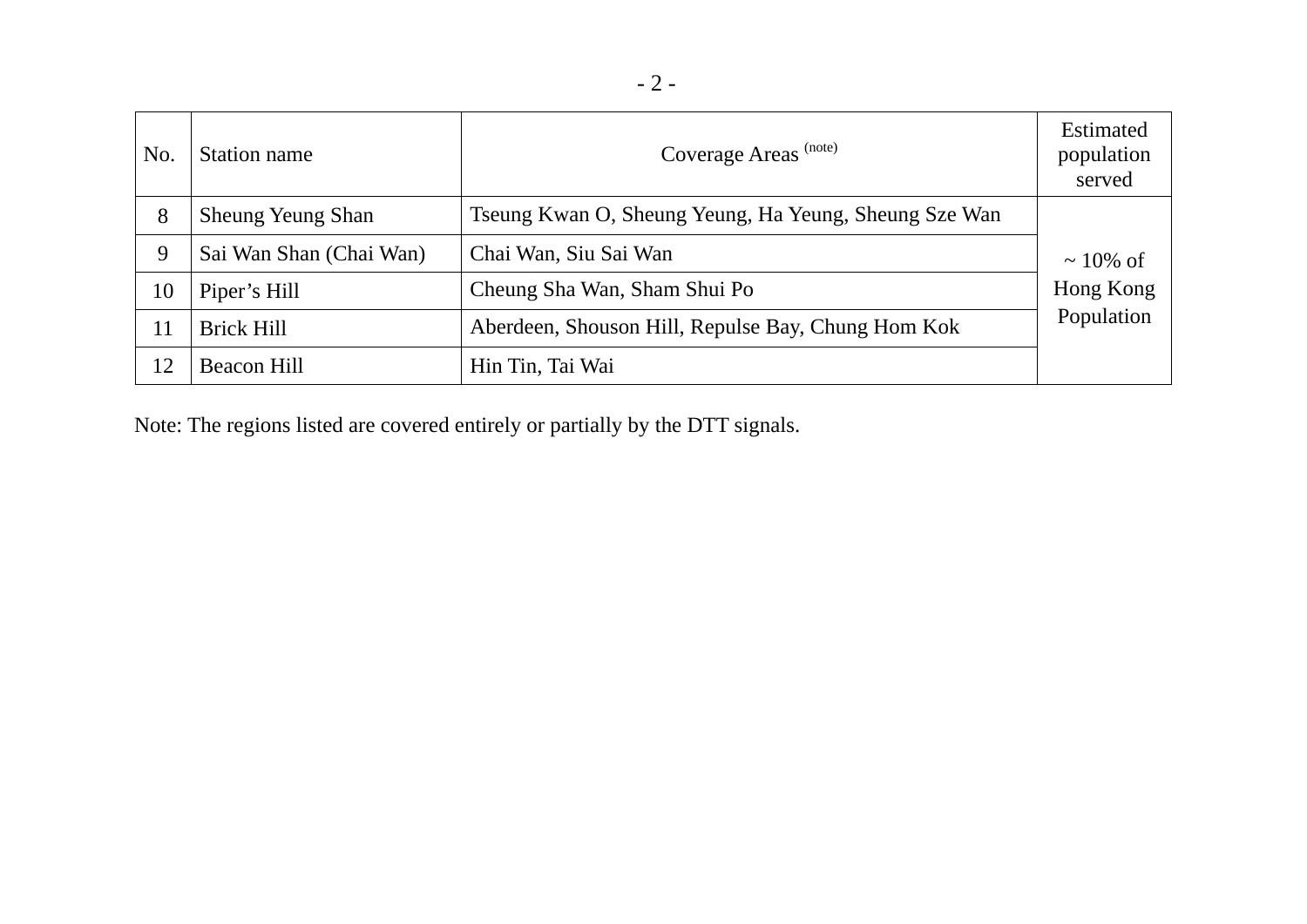**Annex B**

## **DTT Fill-in Stations Launched in Late 2010 / Early 2011**

| No.            | Station name             | Coverage Areas <sup>(note)</sup>                    | <b>Estimated</b><br>population<br>served |
|----------------|--------------------------|-----------------------------------------------------|------------------------------------------|
| 1              | Hill 374 (Yuen Long)     | Yuen Long, Mong Tseng Wai, Shui Bin Tsuen           |                                          |
| 2              | <b>Pottinger Peak</b>    | Shek O, Hok Tsui (Cape D'Aguilar)                   |                                          |
| 3              | Stanley                  | Stanley, Red Hill                                   |                                          |
| $\overline{4}$ | Cheung Chau              | <b>Cheung Chau</b>                                  | $\sim$ 4% of Hong<br>Kong                |
| 5              | Hill 141 (Tai Lam Chung) | Tai Lam Chung                                       | Population                               |
| 6              | Tai Po Tsai              | Tai Po Tsai                                         |                                          |
| 7              | Robin's Nest             | Shan Tsui, Yim Liu Ha, Luk Keng, Ping Che, Kwan Tei |                                          |
| 8              | Tai O                    | Tai O                                               |                                          |

Note: The regions listed are covered entirely or partially by the DTT signals.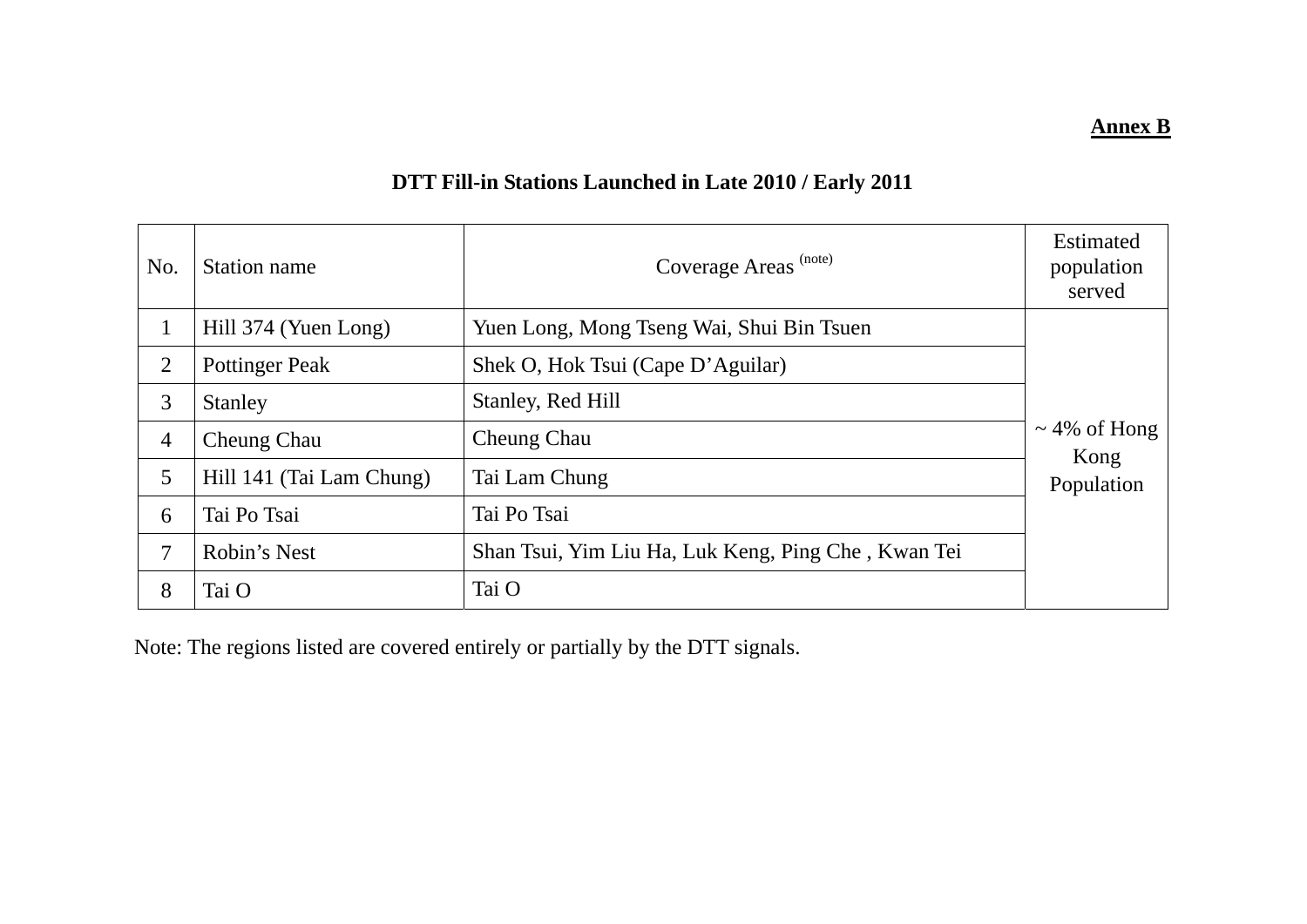